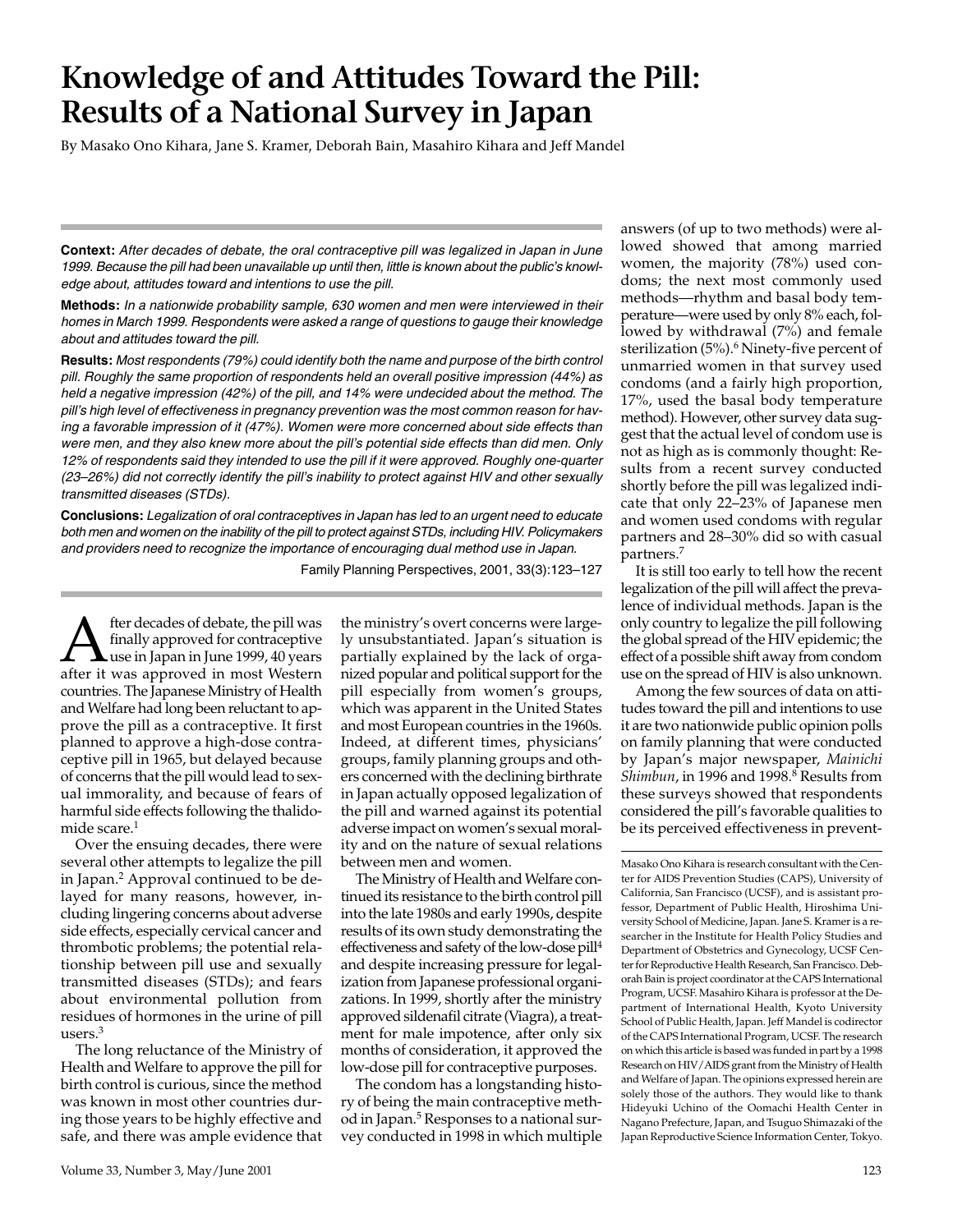**Table 1. Percentage distribution of men and women aged 20–49, by level of awareness of the pill, and percentage knowing the correct response to knowledge questions about the pill, all according to gender, Japan, March 1999**

| Pill-related measures                          | Total<br>$(N=630)$ | Women<br>$(N=374)$ | Men<br>$(N=256)$ |
|------------------------------------------------|--------------------|--------------------|------------------|
| Level of awareness                             |                    |                    |                  |
| Recognize pill and know its purpose            | 79.2               | 81.6               | 75.8             |
| Only heard of pill (unaware of purpose)        | 17.9               | 16.6               | 19.9             |
| Never heard of pill                            | 2.9                | 1.9                | 4.3              |
| Total                                          | 100.0              | 100.0              | 100.0            |
| % with accurate knowledge about pill regarding |                    |                    |                  |
| Prevention of conception                       | 82.7               | 83.7               | 81.3             |
| Protection against HIV infection               | 77.0               | 77.0               | 77.0             |
| Protection against STD infection               | 74.1               | 73.8               | 74.6*            |
| Suppression of ovulation                       | 61.9               | 64.4               | $58.2*$          |
| Effect on sperm                                | 56.3               | 58.3               | 53.5             |
| Nausea and bleeding as possible side effects   | 51.0               | 56.7               | 42.6***          |
| Weight gain as possible side effect            | 51.6               | 58.6               | $41.4***$        |

cally significant at p≤.001.

ing unwanted pregnancy and its related potential to reduce the need for abortion; they perceived its main negative traits to be potential harmful side effects. In 1998, 10% of currently married women of reproductive age intended to use the pill if it became available.

Another study, conducted in 1997 among Japanese university students, revealed that men were more likely than women to hold positive attitudes toward legalization of the pill.<sup>9</sup> Approximately 30% of students in that survey reported that they intended to reduce condom use after beginning to use the pill.

This article presents the results of a study undertaken in March 1999 to gauge knowledge, attitudes and use intentions among a representative cross-sectional sample of males and females aged 20–49. It is the only survey on this topic that was fielded just before the pill was legalized in Japan; thus, it yields important information for the planning of sexual and reproductive health education, counseling and clinical services in the new contraceptive environment that now includes the pill.

# **Data and Methods**

### *Sampling*

To obtain a nationwide probability sample of adults aged 20 and older, we used two-stage probability sampling. Stage 1 involved sampling census districts from 157 clusters. The probability of selecting the district was based on the size of the general population aged 20 and older. In Stage 2, we used systematic sampling to select 15 persons to be interviewed within each census district. We set an upper age limit at 49 years for inclusion in the sample,

which resulted in 1,025 individuals being sampled.

# *Survey*

A week prior to the interview, notification letters indicating the purpose of the survey and the planned methods of data collection were sent to the selected individuals. In March 1999, 157 trained interviewers, each assigned to a single census district, conducted the survey in-person in the respondent's home. No identifying information was collected during the interview.

The survey questionnaire, administered orally, collected social and demographic information (including the respondent's age, gender, education and occupation). Respondents received prepaid telephone cards, valued at US \$5, upon completion of the interview to thank them for participating. Interviewers revisited homes up to three times in cases of absence.

Of the original 1,025 individuals who were contacted, 630 completed the interview, yielding a response rate of 61%. The 39% who did not respond included both individuals who refused to participate and those who could not be reached for the interview. Women were more likely to respond than were men (70% vs. 52%), and older sampled individuals were more likely to agree to be interviewed than were younger ones.

The final sample size for analysis in-

cluded more women (59%) than men (41%), with proportionately more individuals in their 40s than in their 20s or 30s: Among the 374 women, for example, 25% were aged 20–29, 33% were aged 30–39 and 42% were aged 40–49. The 256 men were similarly distributed among 20–29-yearolds (27%), 30–39-yearolds (27%) and 40–49 year-olds (47%).

The questionnaire contained several items on the pill that had been included in a monthly omnibus survey con-

ducted by the Chuo Survey Corporation. These items assessed knowledge and attitudes about the pill, the reasons behind these attitudes and individuals' intentions to use the pill. Respondents were asked a general question on what they thought about use of the pill, and were then given a checklist of reasons behind their positive or negative impressions of the pill; multiple answers were allowed. Most of the knowledge questions were in the form of a statement (i.e., "The pill prevents HIV infection"), to which respondents were given the options of "agree," "disagree" or "do not know."

Survey response data were analyzed using the statistical package SPSS. We tested for differences between groups using a chi-square test.

# **Results**

### *Knowledge About the Pill*

The large majority of respondents (79%) were familiar with the pill and knew its purpose, 18% had only heard about the pill but were unaware of what it does, and 3% had never even heard of it (Table 1). Men and women in their 30s were more likely than those in their 20s or 40s to both recognize the pill and to be aware of its purpose (not shown), although this difference by age was not statistically significant. There were also no statistically significant differences in answers to questions about the pill by the respondents' educational attainment (not shown).

When asked whether they agreed or disagreed with certain statements about the pill, most participants (83%) correctly agreed that the pill "assists in achieving contraception." Women were significantly more likely than men both to agree that

**Table 2. Percentage of respondents agreeing with various reasons for either favoring or not favoring the pill, by gender**

| Reasons                              | Total     | Women     | Men       |
|--------------------------------------|-----------|-----------|-----------|
| For positive impression of pill      | $(N=276)$ | $(N=163)$ | $(N=113)$ |
| Is a highly effective method         | 46.7      | 47.9      | 45.1      |
| Increases the choice of              |           |           |           |
| contraceptive methods                | 39.1      | 36.2      | 43.4**    |
| Is a female-controlled method        | 35.5      | 42.3      | $25.7***$ |
| Is easier to use than other methods  | 23.6      | 20.2      | 28.3      |
| Increases enjoyment of sex           | 9.8       | 8.0       | 12.4      |
| For negative impression of pill      | $(N=263)$ | $(N=163)$ | $(N=100)$ |
| Has side effects                     | 78.7      | 84.0      | 70.0***   |
| Undermines sexual morality           | 34.6      | 31.3      | 40.0      |
| Places sole responsibility           |           |           |           |
| for contraception on women           | 32.7      | 39.9      | $21.0***$ |
| Increases incidence of STD infection | 24.3      | 22.7      | $27.0*$   |
| Increases incidence of HIV infection | 25.9      | 23.3      | 30.0      |

\*Difference by gender is statistically significant at p≤.05. \*\*Difference by gender is statistically significant at p≤.01. \*\*\*Difference by gender is statistically significant at p≤.001. *Notes:*  Respondents could give multiple reasons. Data are based only on the 539 respondents who answered the question.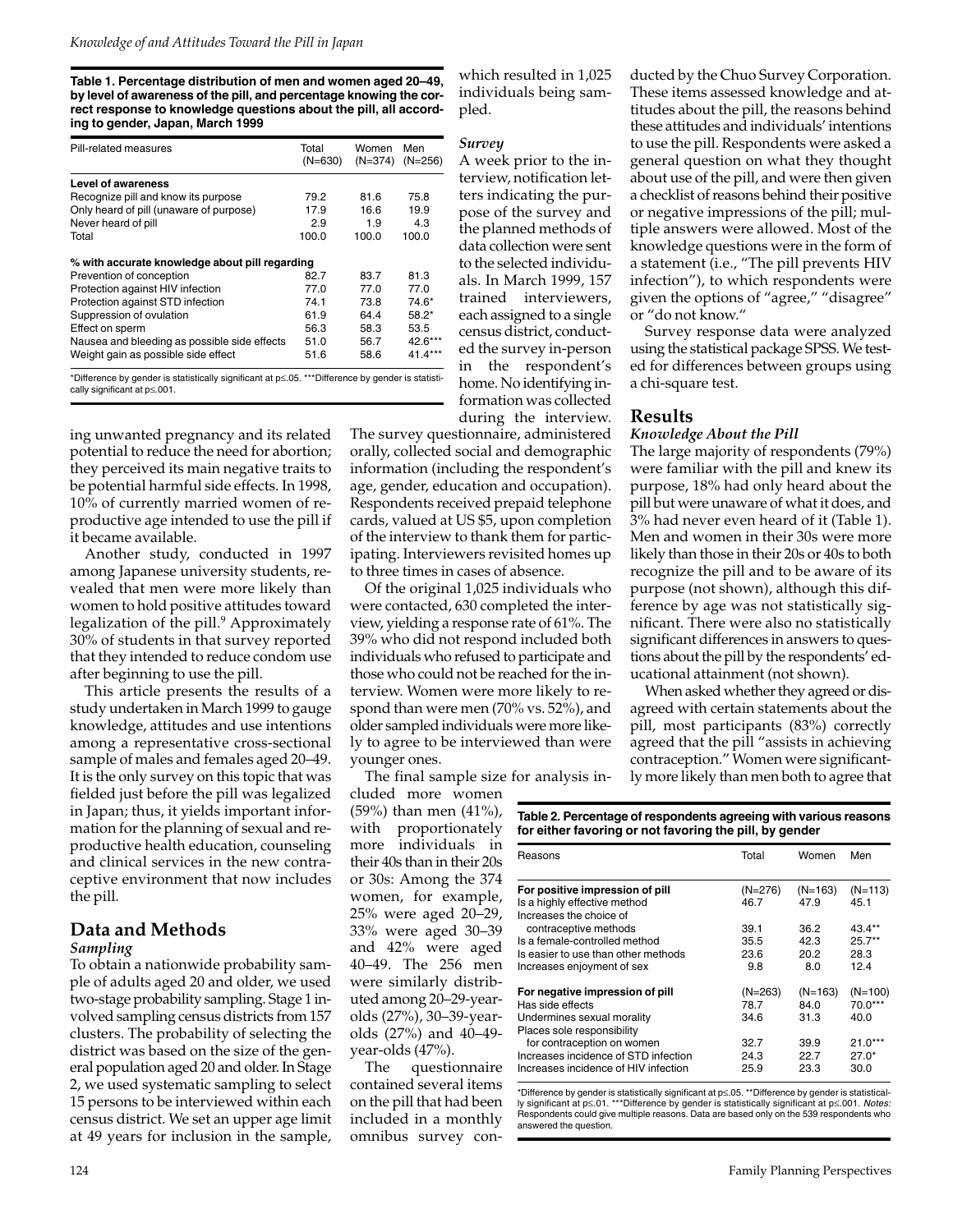**Table 3. Percentage distribution of respondents, by desire to use the pill if it were approved, according to gender and age-group**

| Gender and<br>age-group | Yes  | No   | Do not<br>know | Total |
|-------------------------|------|------|----------------|-------|
| All (N=630)             | 12.1 | 64.1 | $23.8***$      | 100.0 |
| Women (N=374)           | 10.7 | 71.9 | 17.4           | 100.0 |
| $20 - 29$               | 14.0 | 68.8 | 17.2           | 100.0 |
| $30 - 39$               | 10.3 | 70.6 | 19.0           | 100.0 |
| $40 - 49$               | 9.0  | 74.8 | 16.1           | 100.0 |
| Men (N=256)             | 14.1 | 52.7 | 33.2           | 100.0 |
| $20 - 29$               | 14.9 | 52.2 | 32.8           | 100.0 |
| $30 - 39$               | 12.9 | 58.6 | 28.6           | 100.0 |
| $40 - 49$               | 14.3 | 49.6 | 36.1           | 100.0 |

\*Difference by gender is statistically significant at p<.001.

the pill suppresses ovulation (64% vs. 58%) and to correctly identify some of the pill's potential side effects, such as nausea and bleeding (57% vs. 43%) and weight gain (59% vs. 41%). Approximately one-quarter of both men and women erroneously agreed that the pill prevents HIV infection (23%) and STD infection (26%).

## *Attitudes Toward the Pill*

Respondents could check off more than one reason why they held either positive or negative attitudes toward the pill. Overall, 44% of respondents regarded the pill positively, 42% said they had negative impressions of it and 14% were undecided (not shown). The most frequently selected reason why respondents looked favorably on the pill was its effectiveness in preventing pregnancy (47%, Table 2). Men were significantly more likely than women to hold a positive attitude toward the pill because its availability would increase the range of method choice in Japan (43% vs. 36%), while women were significantly more likely than men to cite the pill being a female-controlled method as a positive trait (42% vs. 26%). In addition, men were more likely than women to cite an increased enjoyment of sex as a reason for having a favorable impression of the pill (12% vs. 8%), although this difference was not significant.

The most common reason cited by both men and women who held a negative impression of the pill was concern over the method's side effects (79% of those who disliked it), with women being significantly more likely than men to cite these concerns (84% vs. 70%). More than onethird of those who were critical of the pill thought that its use undermines sexual morality (35%), although men appeared to be more concerned about this than were women (40% vs. 31%). Women were twice as likely as men to be negatively disposed

toward the pill because its use leaves women with sole responsibility for contraception (40% vs. 21%). Finally, men were more likely than women to agree that pill use increases both the incidence of STD infection (27% vs. 23%) and also of HIV infection (30% vs. 23%), although the difference by gender on the pill's impact on the incidence of HIV infection was not statistically significant.

## *Intentions to Use the Pill*

In the months before the pill was legalized in Japan, only 12% of respondents indicated that they intended to use it in case of approval, 64% did not intend to do so and 24% did not know (Table 3). Men were slightly more likely than women to intend to rely on the pill (14% vs. 11%); moreover, 72% of women said they would not want to use the pill, while 53% of men responded that they would not want their partner to use it.

Women displayed an age-linked trend in interest in using the pill, with younger women being more likely than older women to indicate an interest. Among men, however, there was less variation by age in their desire for a partner to use the pill, as 13–15% in each age-group expressed an interest.

We also examined knowledge about the method's inability to protect against HIV and other STDs by respondents' stated intentions to use the pill if it were legalized. Respondents who intended to use the pill were no more likely than those who did not intend to do so to correctly affirm the pill's inability to protect against STDs (20% vs. 20%) and HIV (18% vs. 19%). This finding suggests that many potential users had an insufficient understanding of the pill's ineffectiveness in preventing infection. Respondents who were unsure about whether they wanted to use the pill were even more misinformed about its ineffectiveness in disease prevention (i.e., 45% of those unsure agreed that the pill prevents STDs and 35% agreed that it protects against HIV, not shown).

## **Discussion** *Interest in the Pill*

The approval of the birth control pill, just three months after this survey was conducted, signaled a significant event for Japanese women who had had little access to female-controlled methods up until that time. Legalization of the pill increased the range of contraceptive options in Japan, which ideally should lead to greater satisfaction in contraceptive use for both women and men.

Yet legalization is just a first step in increasing access and in promoting use. Since the pill's approval, Japanese women have not shown a great deal of interest in trying it. In the first year following legalization, fewer than 1% of women of childbearing age—100,000 of a possible 30 million women—received a prescription for the pill.<sup>10</sup> Anecdotal evidence suggests that even women who were using higher-dose pills for noncontraceptive reasons have not readily switched to the newly approved low-dose pill, partially because of its high costs (i.e., \$350–450 annually, including optional laboratory tests), $11$  which are not covered by medical insurance.

We still do not know, however, how much this lackluster interest is caused by the pill's high cost, by the inconvenience of required physician visits and of the perceived requirement of STD testing, by fears of side effects, by physicians' reluctance to prescribe it or by other reasons. Some observers contend that low coital frequency among married couples in Japan may render the pill a less attractive choice, given its cost, inconvenience and perceived side effects.12 Furthermore, even though younger, unmarried people may be more interested than married couples in the pill, the cost may be prohibitively expensive for them.

Data from our survey on knowledge of the birth control pill indicate that awareness has increased since the *Mainichi Shimbun* survey conducted three years earlier (i.e., 82% of women were aware of the pill and its purpose in 1999, compared with 62% in 1996).13 This increased awareness may reflect the flurry of reports on the legalization of the pill in newspapers and magazines just prior to the fielding of our survey. Even though knowledge of the pill increased, however, our survey still showed that most women did not plan to use it as a method of contraception.

It also showed that women in their 20s and men in their 40s were the most likely to have a favorable impression of the pill. As in a 1997 survey of university students,14 fear of side effects was still the major reason respondents gave for holding a negative view of the pill. This concern appears to reflect a more generalized than specific fear, however, since although 79% overall attributed their negative impression of the method to its side effects, only 51–52% correctly identified nausea, bleeding and weight gain as potential side effects.

Women were significantly more likely than men to both cite concerns about side effects and to correctly identify those side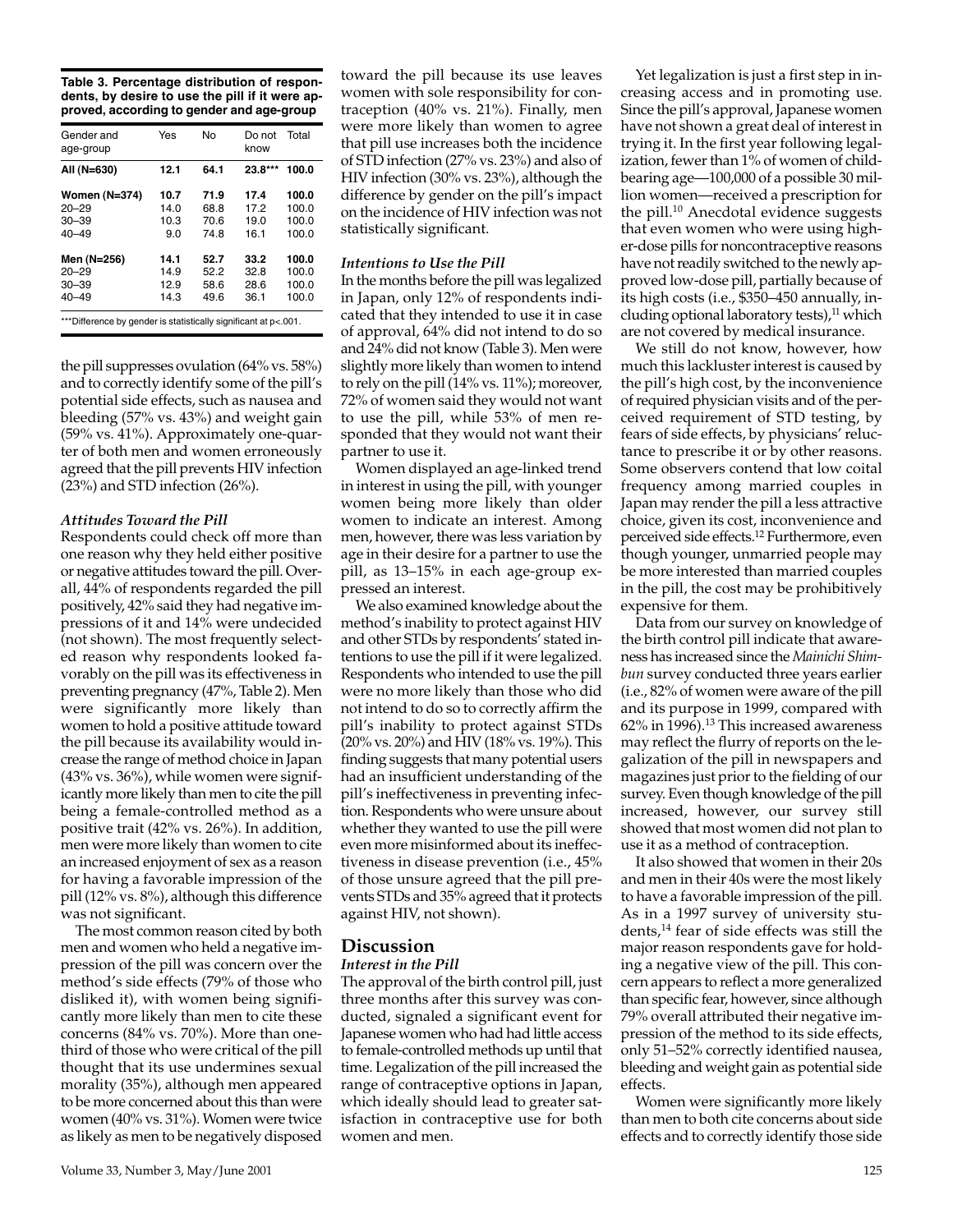#### *Knowledge of and Attitudes Toward the Pill in Japan*

effects. This finding points to the importance of educating both men and women regarding the benefits as well as the side effects of the pill. Unfortunately, our survey did not query respondents on more serious potential health consequences of the pill, such as breast cancer and thrombotic concerns.

In the present study, as in the 1997 survey of university students, men were more likely than women to anticipate increased sexual enjoyment with approval of the pill. This situation appears to be the reverse of that in the United States, where a recent study found that women held more favorable perceptions of the pill than men, and that women were also more likely than men to feel that the pill does not interfere with sexual pleasure.15 This discrepancy may be due to Japanese women's lack of understanding about the pill and their lack of experience using it.

Women's control over the method was equally likely to be considered a positive trait or a negative trait (i.e., 42% of women favored the pill because it can be taken only by women, while 40% criticized the pill for the same reason). This finding indicates a possible societal ambivalence about the impact of female-controlled methods on the dynamics of sexual relationships. For example, some women might fear that they would be less able to negotiate condom use for STD protection if their husband or sexual partner knew that they were already protected from pregnancy by the pill.

Although 44% of both men and women viewed the pill positively, only 12% intended to use the method or have their partner use it. Men, regardless of age, were slightly more likely than women to intend to rely on the pill for contraception. This gender differential in intentions is not surprising, considering the long history of fear of side effects of the pill among Japanese women, who are unused to visiting a clinician for a birth control method.

While adolescents were not included in our survey, data from other developed countries indicate that among all agegroups, young people aged 15–19 are the most likely use the pill. However, adolescents and young adults may also be less likely than older individuals to use a condom with the pill, which could have serious implications for acquisition of STDs, including HIV. Sex education in Japanese schools continues to focus more on pregnancy protection than on STD prevention. Research we conducted in 1997 found that university students perceived little need to protect themselves against STDs.<sup>16</sup> Future surveys of Japanese adolescents are urgently needed to assess their knowledge of, access to and use of the pill (and of condoms) since legalization.

#### *Impact on Sexual Behavior*

One of the most enduring concerns about legalizing the pill in Japan has been the method's potential impact on condom use, because of the protection against STDs that condoms afford. Japan's different contraceptive time-line means it is now grappling with concerns over decreased condom use just when many other countries are experiencing a renewed interest in barrier methods. Indeed, concerns over STD and HIV infection have changed contraceptive-use patterns in many countries, leading to increased condom use and decreased reliance on hormonal methods.

For example, a recent U.S. study found that among contraceptive users, the proportion using the pill declined from 31% in 1988 to 27% in 1995, while the proportion relying on the condom increased over the period, from 15% to 20%.17 Another recent U.S. study, conducted among high school students, found that pill use declined as condom use rose.18 And in France, the percentage of individuals protected by the condom at first intercourse rather than by the pill increased steadily from the mid-1980s to the mid-1990s.<sup>19</sup> Moreover, a survey of Australian university students revealed that between 1988 and 1994, the proportion of students using condoms increased both with regular and casual partners.20 Finally, in Canada, pill use declined from 19% in 1984 to 17% in 1995, while condom use increased from 5% to 10% over that period.21

Thus, while condom use appears to be increasing in many settings, it may also theoretically decline when women first adopt a hormonal method; despite efforts to promote dual method use to protect against both pregnancy and STDs, most users of hormonal contraception do not also use condoms.22 For example, a U.S. study showed that fewer than 25% of young couples protected by the pill also used a condom at last intercourse.<sup>23</sup> In addition, data recently collected from three large urban hospitals in the United States indicated that condom use declined significantly among respondents after adoption of a long-term hormonal method, such as the implant or the injectable.<sup>24</sup> However, even though condom use dropped sharply among all women who began use of a long-term hormonal method, it was encouraging that those who were at comparatively higher risk of STDs

and HIV—i.e., adolescents and women with more than one sexual partner—were less likely than other women to fail to use a condom along with their hormonal method.

Inadequate knowledge on the limits of the birth control pill to protect against STDs and HIV remains an issue in the United States among individuals who rely solely on the pill. Moreover, in some Western European countries where reliance on oral contraception is widespread, studies have uncovered a lack of knowledge about the pill's inadequate protection against HIV infection among some population subgroups.24 Finally, a general knowledge survey conducted in several European nations revealed that 10–20% of respondents believed the pill to be effective in preventing HIV infection.25

In our study, roughly one-fifth each of respondents who intended to use the pill and of those who did not intend to do so, mistakenly affirmed that the pill protected against STDs and HIV. A recent survey of first-year Japanese university students similarly revealed that 40% did not realize that the pill was ineffective in preventing STD and HIV infection.<sup>27</sup>

#### *Need for Education*

Our data indicate the need for education regarding the pill and its ineffectiveness in protecting against STD and HIV infection in Japan. The high levels of condom acceptance and use that existed before legalization of the pill present an opportunity for health care providers to promote continued condom use. However, while the rate of HIV infection in Japan is still low, the high incidence of chlamydia and other STDs suggests that condoms may not be as commonly or as consistently used as was previously thought.<sup>28</sup>

The recent availability of oral contraception in Japan—and its attendant clinic visits—presents new opportunities for health care professionals to come into contact with women to discuss health issues and to screen for STD infections, including HIV. While access to the newly approved pill has been limited by its high cost, by fear of side effects and by a lack of information on the method's benefits, women may also have been reluctant to adopt the pill because of the inaccurate perception that both a pelvic exam and an STD test are required before it can be prescribed. Japanese couples need to be encouraged to continue using condoms for STD and HIV infection, and they need to be better educated on the inability of the pill to protect against infection. Appro